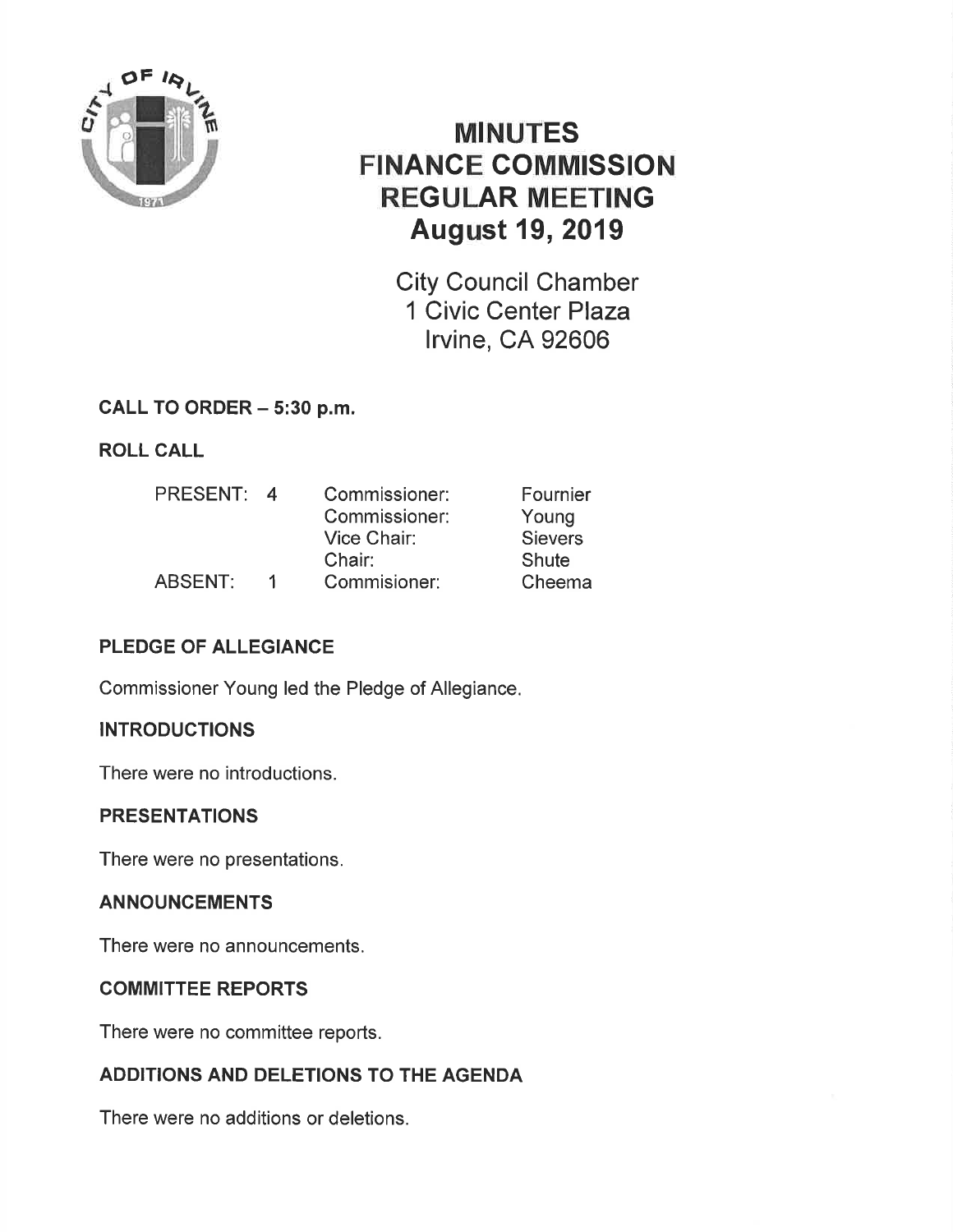### PUBLIC COMMENTS

The following individuals spoke on the Community Choice Energy (CCE) Feasibility Study findings:

Sylvia Walker, lrvine resident, spoke in support of the development of a Community Choice Energy program with the Joint Powers Authority (JPA) governance option.

Margo Finlaytson, on behalf of an lrvine resident, spoke in support of a CCE in an effort to increase innovative sustainable practices and reduce rates for the community.

#### COMMISSION BUSINESS

1. MINUTES

#### AGTION: Moved by Gommissioner Fournier, seconded by Commissioner Young, to

Approve the minutes of a regular meeting of the Finance Commission held on July 15,2019.

The motion carried as follows

| AYES:           | 4        |                | COMMISSIONERS: Fournier, Shute, Sievers, Young |
|-----------------|----------|----------------|------------------------------------------------|
| NOES:           | $\Omega$ | COMMISSIONERS: | <b>None</b>                                    |
| ABSENT:         |          | COMMISSIONERS: | Cheema                                         |
| <b>ABSTAIN:</b> |          | COMMISSIONERS: | None.                                          |

#### 2. TREASURER'S REPORT FOR THE FISCAL YEAR ENDED JUNE 30, 2019

Don Collins, City Treasurer, presented the report and answered questions

Discussion included: negative interest rates; Certificate of Deposit purchases; and the difference between the state of California and lrvine's investment policies.

#### ACTION: Moved by Chair Shute, seconded by Gommissioner Fournier, and unanimously carried by those members present to:

Recommend that the City Council receive and file the Treasurer's Report for the fiscal year ended June 30, 2019.

#### APPROVAL OF SOLE SOURCE CONTRACT FOR PROJECT INDEPENDENCE PROVIDING MAIL CENTER SERVICES  $3 -$

Molly M. Perry, City Clerk, presented the report and answered questions.

Discussion included: increased cost in mail delivery services; the City's new satellite facilities; and other cities and businesses that use similar services.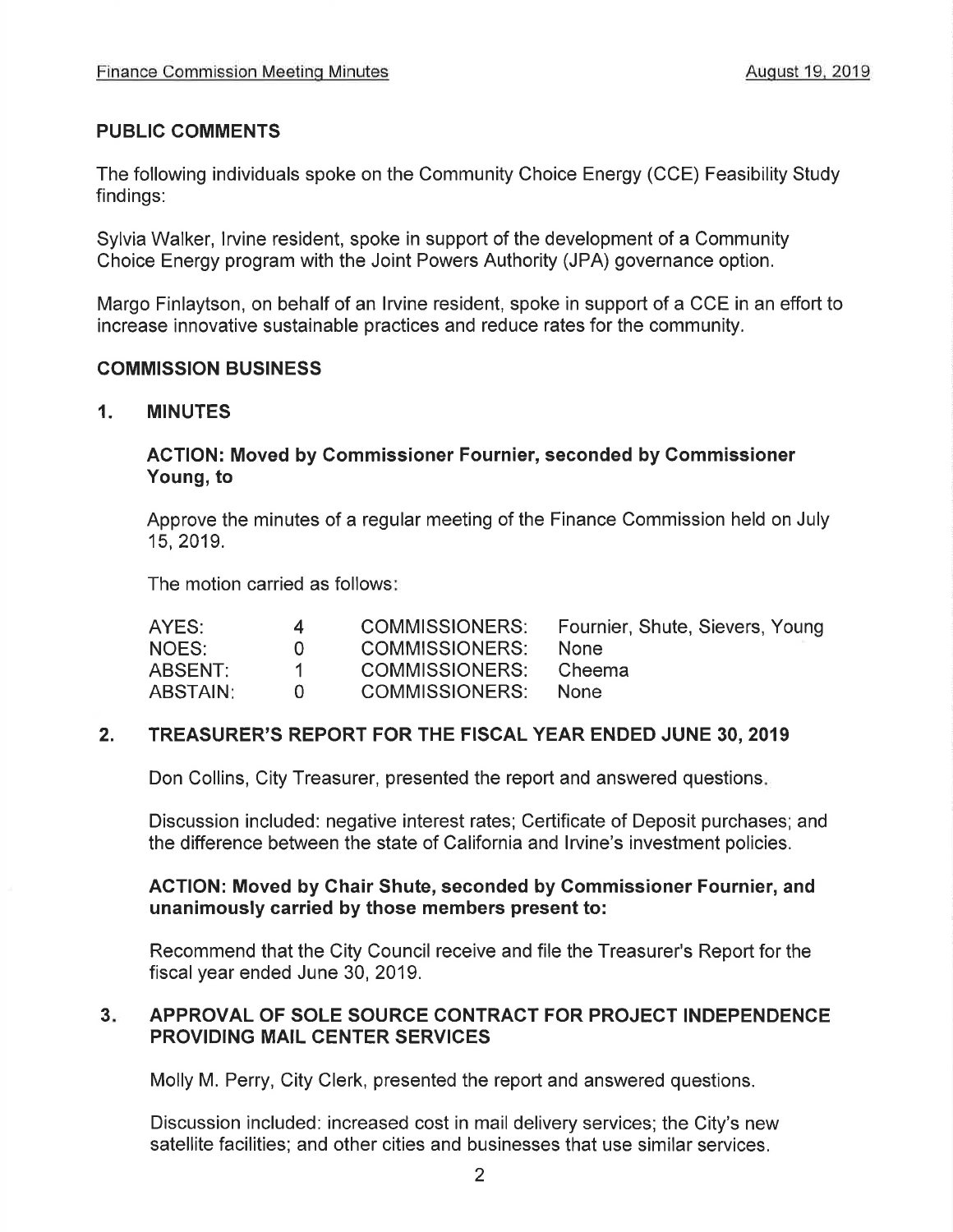#### ACTION: Moved by Vice Ghair Sievers, seconded by Commissioner Young, and unanimously carried by those members present to:

Recommend the City Council approve a sole source contract for Project lndependence to provide Mail Center services in the amount of \$116,800 for Fiscal Year 2019-20.

#### 4. CONSIDER COMMUNITY CHOICE ENERGY FEASIBILITY STUDY FINDINGS

Mark Steuer, Director of Public Works, presented the item and answered questions. Kristin Griffith, Director of Financial Management & Strategic Planning, Sona Coffee, Environmental Programs Administrator, Howard Choy, Consultant, from EES Consulting, and Ryan Barron, Consultant, from EES Consulting, also answered questions.

Discussion included: the timing of forming an individual Community Choice Energy program vs. creating a Joint Powers Authority (JPA) and the time necessary to join an existing JPA; the option to start a CCE and join or form a JPA later; the possibility of joining an existing JPA with a different utility provider; the legislation necessary to operate a JPA with non-city and non-JPA partners; fees and monthly charges that impact a CCE's financial feasibility; funding the upfront cost to launch a CCE program and identifying those funds in the budget; and developing energy efficiency programs and rebates.

#### AGTION: Moved by Ghair Shute, seconded by Commissioner Young, and unanimously carried by those members present to:

Recommend the Finance Commission consider the findings of the Community Choice Energy feasibility study, provide input, and refer the item to the City Council for direction.

#### Amended, to include the additional recommendations, as follows:

lnitiate a study for the City of lrvine to form a Joint Powers Authority for a Community Choice Energy program that could be filed in December 2020 and begin operation in 2022.

#### 5. ANNUAL RISK MANAGEMENT REPORT

Lori Thompson, Risk Management Administrator, presented the item and answered questions.

Discussion included: pollution liability; the City's experience modification factor; and the average time to close workers' compensation claims.

### ACTION: Moved by Chair Shute, seconded by Gommissioner Fournier, and unanimously carried by those members present to: